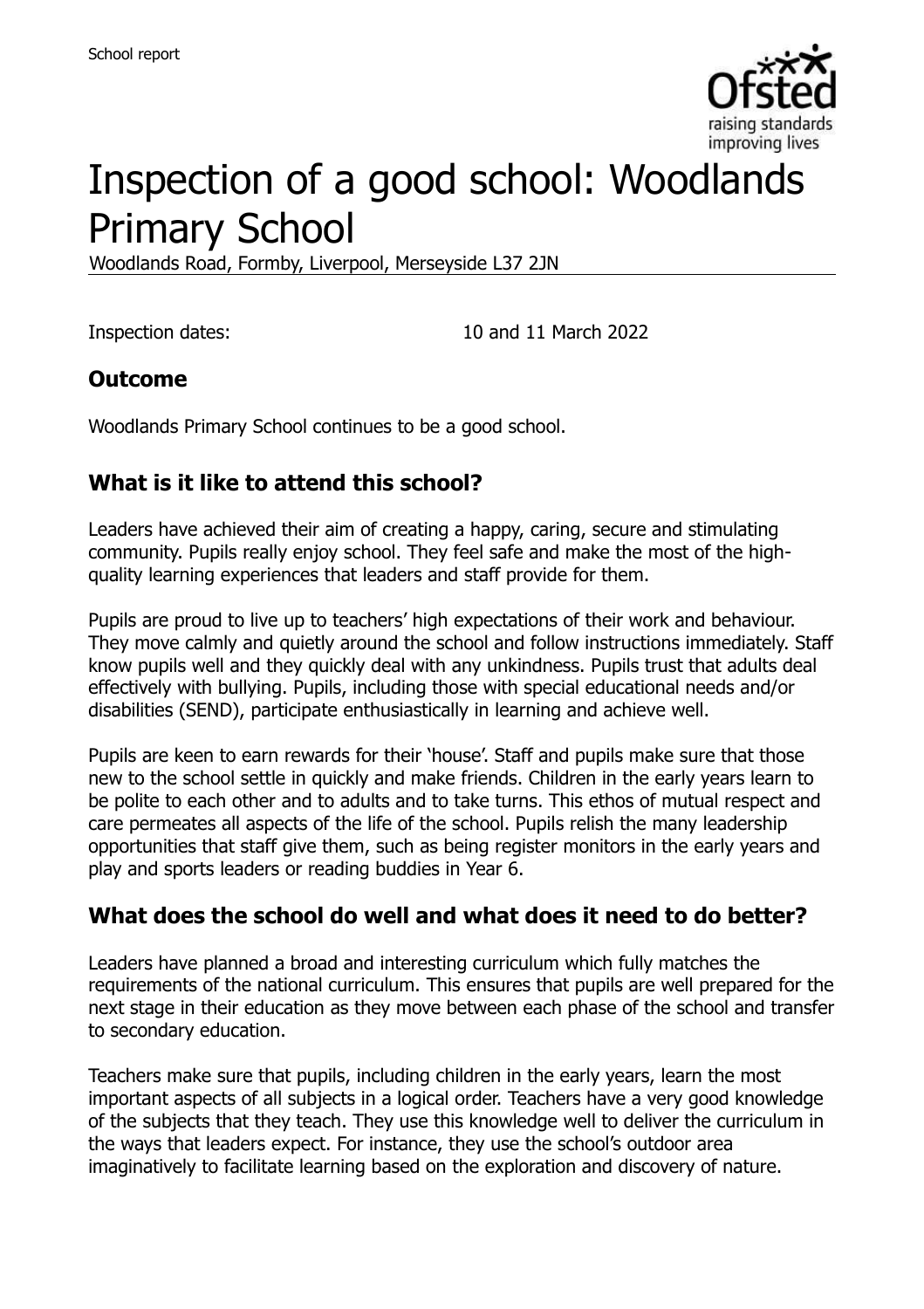

Children in the early years and pupils in key stage 1 use the wooded area to re-enact stories such as 'The Three Billy Goats Gruff' using props made from nature.

Teachers regularly check how well pupils are learning. They successfully use this information to provide timely help and support when necessary. Teachers ensure that most pupils achieve their best. Many pupils are able to recall knowledge with ease and they connect what they already know to what they are learning next. However, in a minority of subjects, some pupils find it more difficult to recall or build on knowledge which they gained previously due to the way that the curriculum is designed. At times, this slows learning, particularly at the start of a new topic.

Teachers and teaching assistants are skilled at using a wide range of strategies and resources to make sure that pupils with SEND successfully follow the same ambitious curriculum as their classmates in all subjects. Teachers and leaders are adept at identifying any additional needs that pupils with SEND may have.

When pupils find work challenging, teachers encourage them to be positive, resilient and independent. Pupils use language such as 'This may take some time, but I will learn to do it', rather than 'I can't do this'. Teachers have developed well-established routines. They make sure that lessons are calm and purposeful so that learning is not interrupted by the need for reprimand.

Leaders recently introduced a new reading curriculum that pupils follow in a logical order. Teachers use a variety of exciting resources which contribute to pupils' enthusiasm for learning to read. Staff make sure that the books that pupils read match their reading ability so that they can regularly practise using their phonics knowledge. Although staff are well trained in teaching reading, some do not consistently pronounce letter sounds clearly and accurately. As a result, a minority of pupils become confused and they occasionally read and spell some words incorrectly. Even so, pupils who struggle to meet the expectations of the reading curriculum, including those with SEND, are well supported so that they catch up with their peers. Alongside their classmates, they become confident and fluent readers. Teachers are successful in encouraging pupils to read a wide range of texts for pleasure. Pupils talked very enthusiastically about their reading in school and at home.

Teachers ensure that pupils celebrate cultures and lifestyles which are different from their own. The school gives pupils many opportunities to develop a sense of social responsibility, for example by taking part in the eco club and charity work in the local community. By the time that they leave this school, pupils have undertaken many leadership roles, such as being part of the 'tech crew' that organises technical equipment for assemblies and school events. Pupils enjoy taking part in a wide range of lunchtime and after-school activities. The reading club is one example of an extra-curricular activity which pupils initiated and organised themselves.

The school's leaders, including governors, carefully consider the workload and well-being of staff when making decisions. Staff feel that their hard work and commitment are greatly appreciated.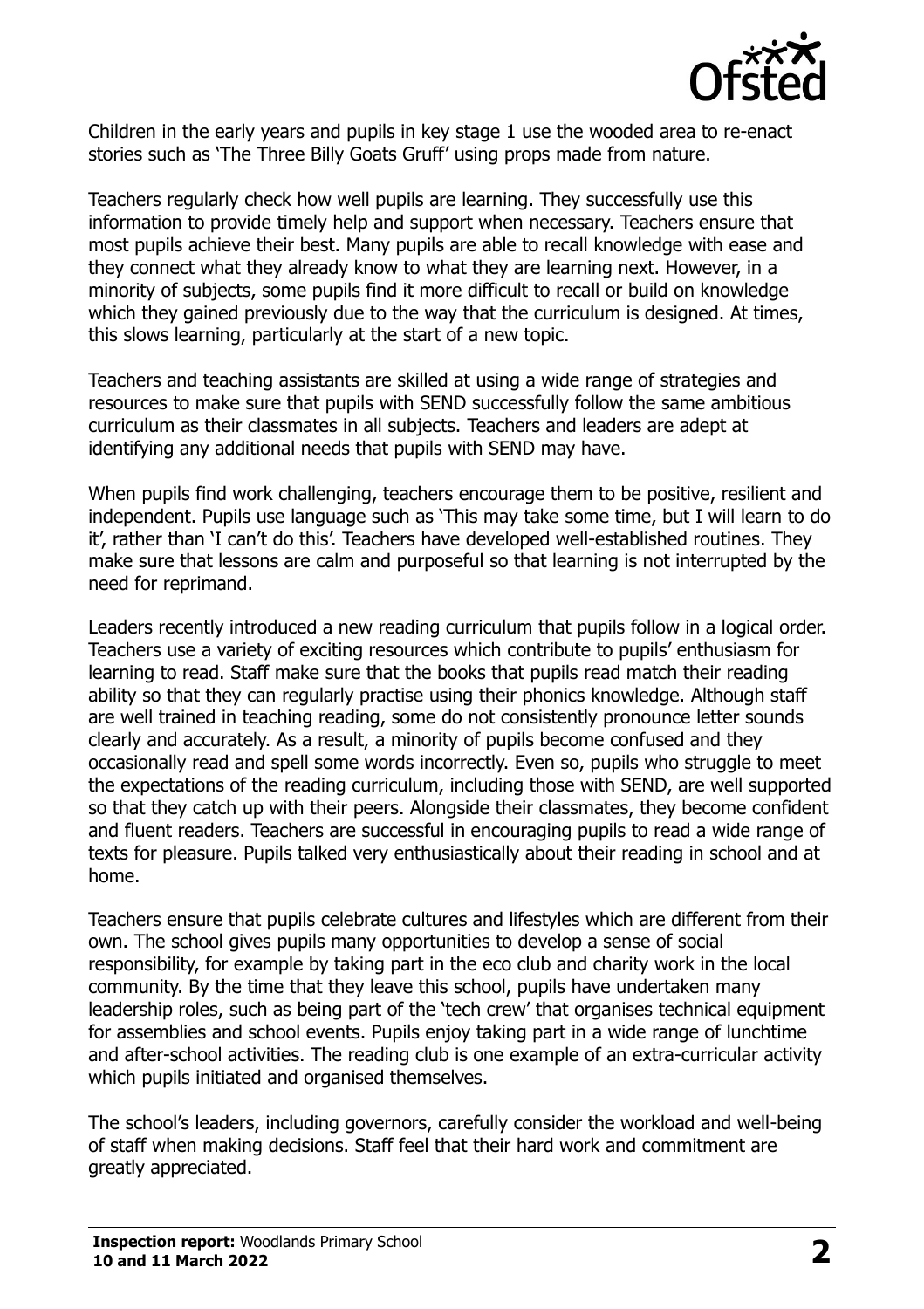

## **Safeguarding**

The arrangements for safeguarding are effective.

Staff and leaders undertake regular safeguarding training and they know how to spot signs of possible abuse or neglect. They follow leaders' clear processes and procedures to report any concerns. Pupils know who to speak to if they are worried about themselves or others. Leaders quickly help pupils who are in difficulty and seek the support of specialist services when necessary. Staff and expert visitors teach pupils how to keep themselves safe from physical and emotional harm. Teachers make sure that pupils understand how to remain safe online.

### **What does the school need to do to improve?**

#### **(Information for the school and appropriate authority)**

- On occasions, some staff do not pronounce letter sounds accurately and distinctly when teaching early reading. As a result, some children and pupils make mistakes when reading and spelling words. Leaders should ensure that those who teach early reading consistently say letter sounds in the correct way to help pupils to spell words correctly.
- In a minority of foundation subjects, the design of the curriculum does not give pupils enough opportunity to transfer key knowledge to their long-term memory. Consequently, in some subjects a minority of pupils struggle to recall previous learning and apply it in new contexts. Leaders should make sure that in all subjects, teachers plan activities which embed knowledge so that it can be applied to new learning over time.

### **Background**

When we have judged a school to be good, we will then normally go into the school about once every four years to confirm that the school remains good. This is called a section 8 inspection of a good or outstanding school, because it is carried out under section 8 of the Education Act 2005. We do not give graded judgements on a section 8 inspection. However, if we find evidence that a school would now receive a higher or lower grade, then the next inspection will be a section 5 inspection. Usually this is within one to two years of the date of the section 8 inspection. If we have serious concerns about safeguarding, behaviour or the quality of education, we will deem the section 8 inspection as a section 5 inspection immediately.

This is the first section 8 inspection since we judged the school to be good in January 2016.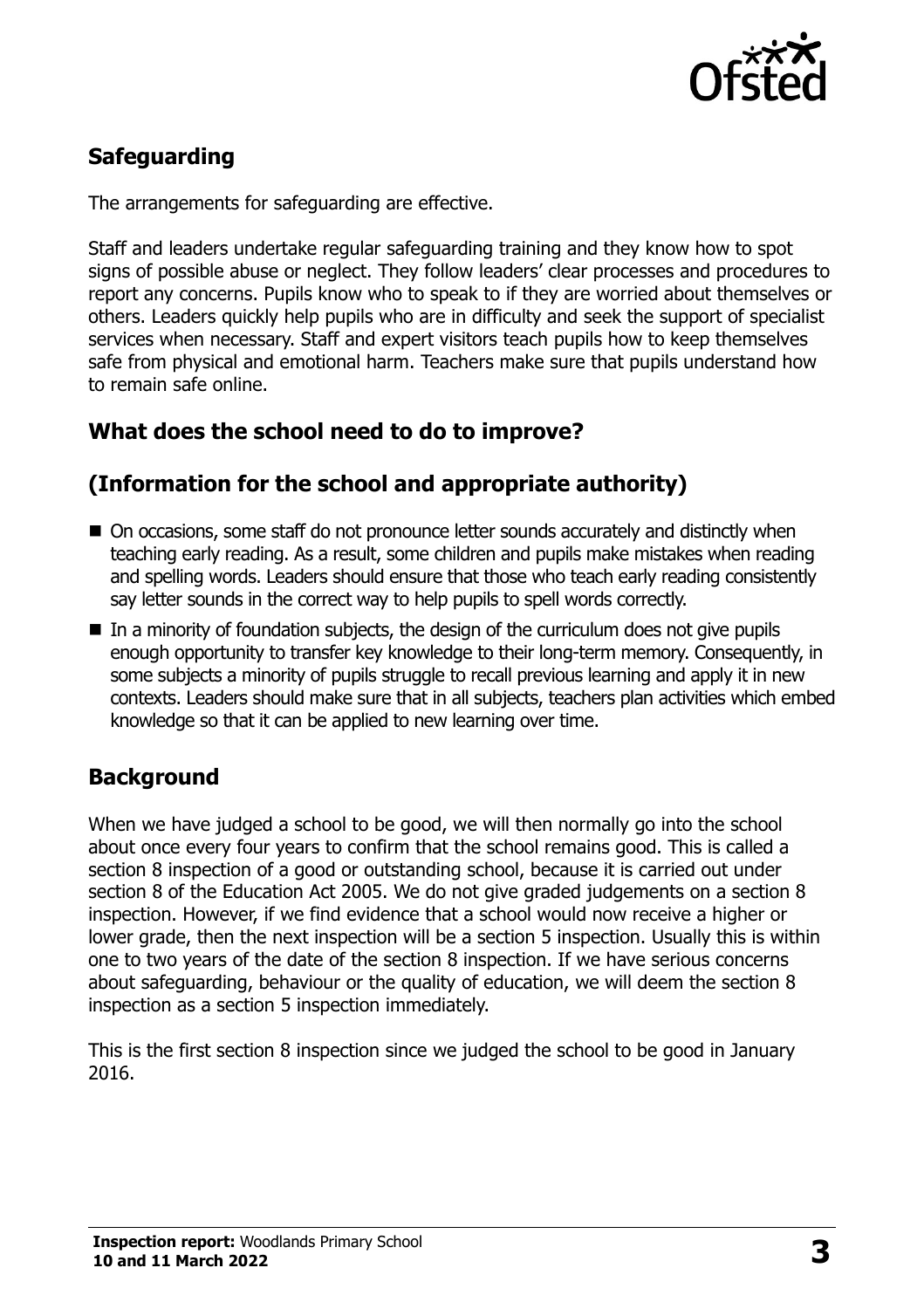

#### **How can I feed back my views?**

You can use [Ofsted Parent View](https://parentview.ofsted.gov.uk/) to give Ofsted your opinion on your child's school, or to find out what other parents and carers think. We use information from Ofsted Parent View when deciding which schools to inspect, when to inspect them and as part of their inspection.

The Department for Education has further quidance on how to complain about a school.

If you are the school and you are not happy with the inspection or the report, you can [complain to Ofsted.](https://www.gov.uk/complain-ofsted-report)

#### **Further information**

You can search for [published performance information](http://www.compare-school-performance.service.gov.uk/) about the school.

In the report, '[disadvantaged pupils](http://www.gov.uk/guidance/pupil-premium-information-for-schools-and-alternative-provision-settings)' refers to those pupils who attract government pupil premium funding: pupils claiming free school meals at any point in the last six years and pupils in care or who left care through adoption or another formal route.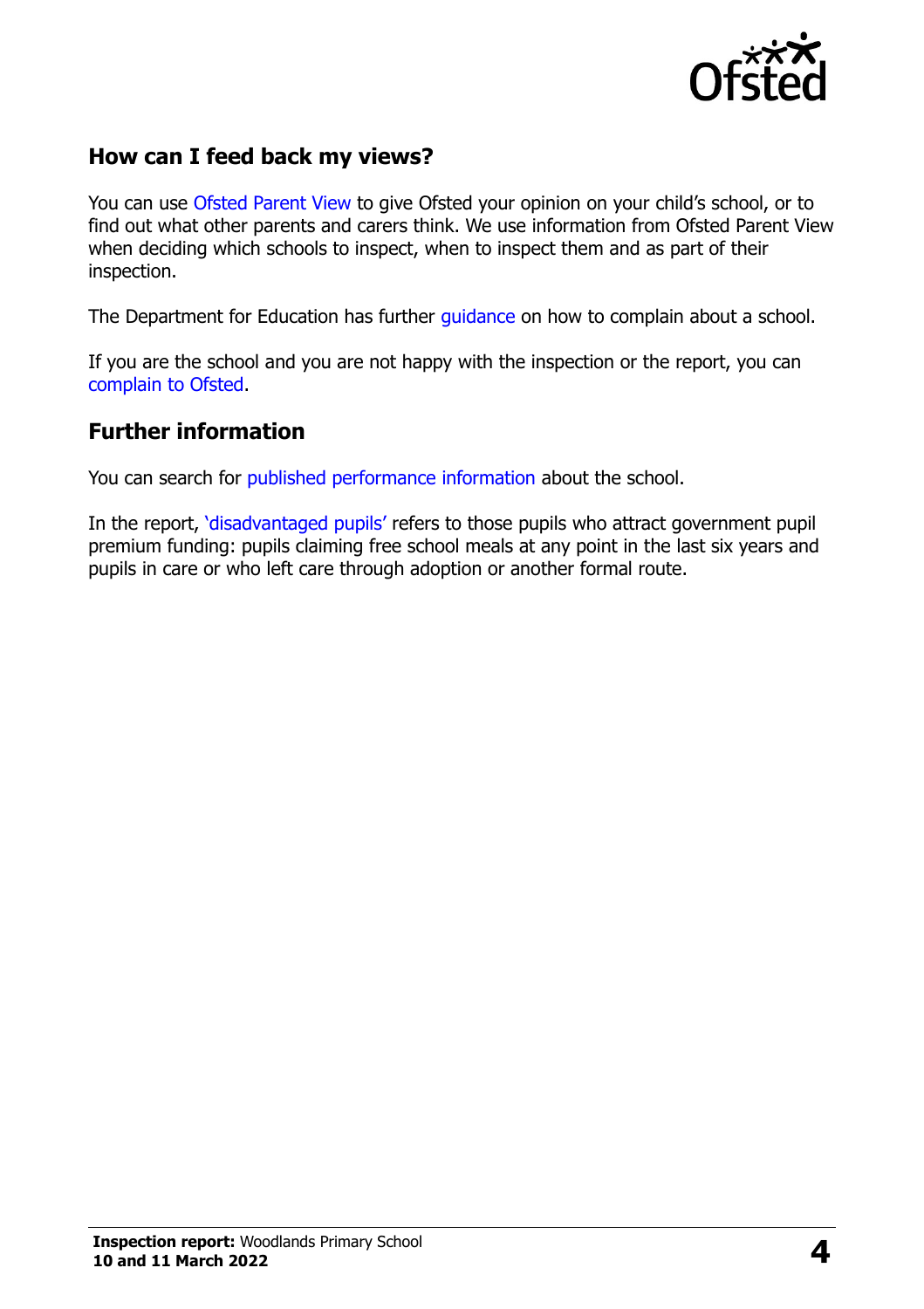

### **School details**

| Unique reference number             | 104881                                                               |
|-------------------------------------|----------------------------------------------------------------------|
| <b>Local authority</b>              | Sefton                                                               |
| <b>Inspection number</b>            | 10199580                                                             |
| <b>Type of school</b>               | Primary                                                              |
| <b>School category</b>              | Community                                                            |
| Age range of pupils                 | 3 to 11                                                              |
| <b>Gender of pupils</b>             | Mixed                                                                |
| Number of pupils on the school roll | 365                                                                  |
| <b>Appropriate authority</b>        | The governing body                                                   |
| <b>Chair of governing body</b>      | James Mangan                                                         |
| <b>Headteacher</b>                  | Keith Williams                                                       |
| Website                             | www.woodlandsschoolformby.co.uk                                      |
| Date of previous inspection         | 12 January 2016, under section 8 of the<br><b>Education Act 2005</b> |

### **Information about this school**

■ Leaders do not use any alternative provision for pupils.

### **Information about this inspection**

The inspector carried out this inspection under section 5 of the Education Act 2005.

- This was the first routine inspection of this school since the COVID-19 pandemic began. The inspector discussed the impact of the pandemic with leaders and has taken this into account in her evaluation of the school.
- During the inspection, the inspector spoke with pupils about their work and school life. She spoke with members of the governing body, a representative from the local authority, the headteacher and deputy headteacher, senior leaders and members of staff.
- The inspector reviewed a range of documentation, including information about attendance, safeguarding and checks undertaken on newly appointed staff. She reviewed leaders' evaluation of the school's strengths and areas for improvement.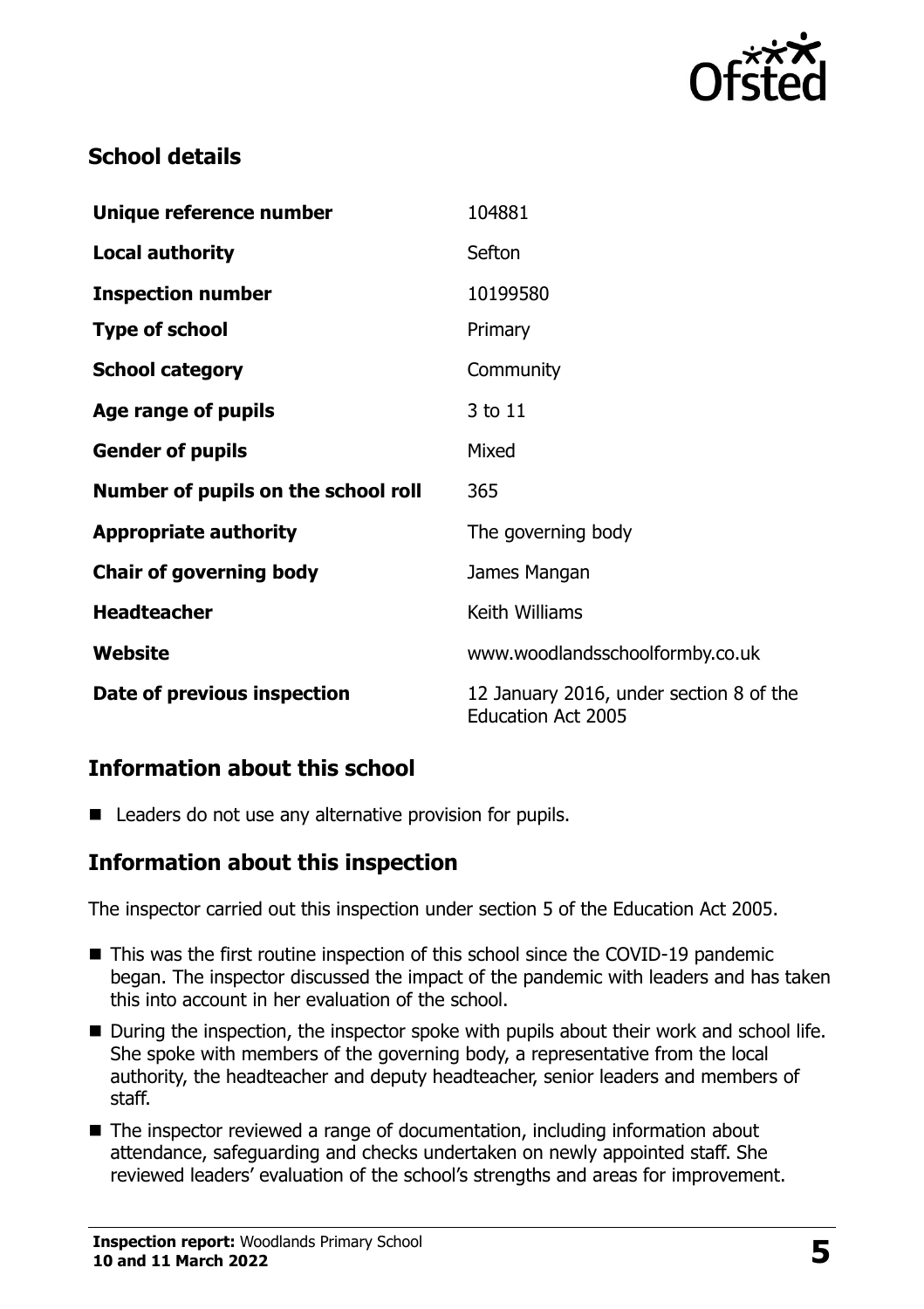

- The inspector considered the responses to Ofsted Parent View as well as responses to Ofsted's online surveys for school staff and pupils.
- The inspector conducted deep dives in these subjects: early reading, history and geography. For each deep dive, she discussed the curriculum with subject leaders, visited a sample of lessons, spoke to some pupils and teachers about learning, and looked at samples of pupils' work. She also listened to pupils read to a teacher or teaching assistant.
- The inspector spoke with leaders, teachers and pupils about the curriculum and learning in other subjects. She looked at a sample of work from other subjects.

#### **Inspection team**

Liz Kelly, lead inspector **CELL COLLEGATE:** Ofsted Inspector